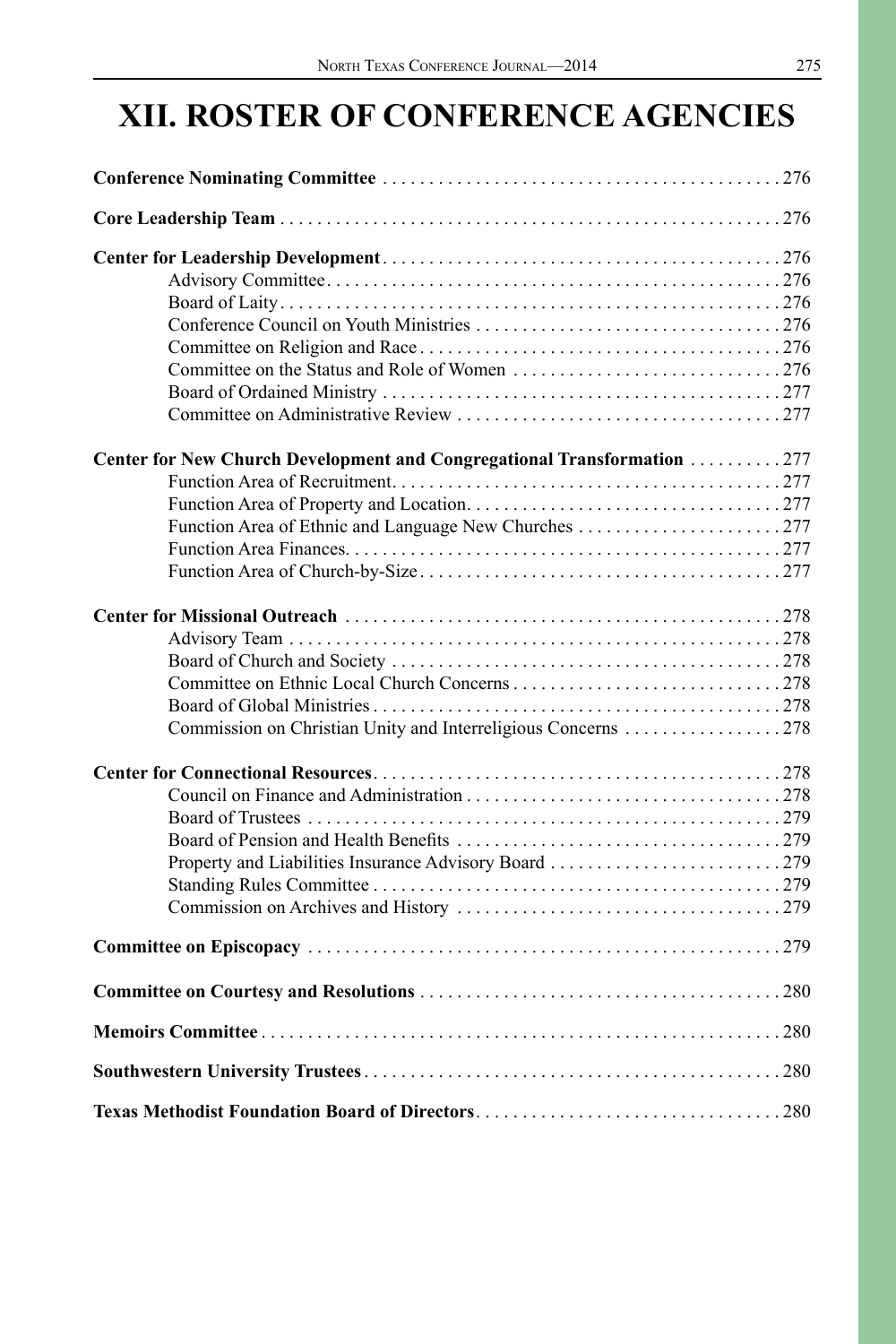#### **CONFERENCE NOMINATING COMMITTEE**

Chair: Linda Parks (C/A)

#### **District Superintendents:**

| EA          | Vic Casad $(C/A)$                                   |
|-------------|-----------------------------------------------------|
| МE          | Cammy Gaston $(C/A)$                                |
| NC          | Ron Henderson (B/A)                                 |
| <b>ATTT</b> | $\mathbf{M}$ $\mathbf{M}$ $\mathbf{M}$ $\mathbf{M}$ |

NW Marvin Guier (C/A)

# **Lay Members:**

| EA | Melba Harris $(B/A)$ | 2015 |
|----|----------------------|------|
| МE | Kent Roberts $(C/A)$ | 2017 |
| NC | Jeff Bouis $(C/A)$   | 2016 |
| NW | Rick Simmons (C/A)   | 2018 |

# **CORE LEADERSHIP TEAM**

| Convener: Bishop Michael McKee        |
|---------------------------------------|
| Vice Chair and Conference Lay Leader: |
| Linda Parks $(C/A)$                   |

#### **Lay Members:**

| EA | Clay Johnson $(C/A)$  | 2015 |
|----|-----------------------|------|
| МE | Lisa Tichenor $(C/A)$ | 2017 |
| NС | $Tim$ Crouch $(C/A)$  | 2018 |
| NW | Anne Aaron $(C/A)$    | 2016 |

# **Appointed by Bishop:**

| ME | Valarie Englert (C/A)                      |                      |
|----|--------------------------------------------|----------------------|
| NC | Alfred White $(B/A)$                       |                      |
| NC | Andy Lewis $(C/A)$                         |                      |
|    | District Superintendent Cammy Gaston (C/A) |                      |
|    | Assistant to the Bishop and                |                      |
|    | Director of Center for Missional Outreach  |                      |
|    |                                            | Larry George $(C/A)$ |
|    | Director of Center for Leadership          |                      |
|    | Development                                | Marti Soper (C/A)    |
|    | Director of Center for New Church          |                      |
|    | Development and Congregational             |                      |
|    | Transformation                             | Jim Ozier $(C/A)$    |
|    | Director of Center for                     |                      |
|    | Connectional Resources Jodi Smith (C/A)    |                      |

#### **CENTER FOR LEADERSHIP DEVELOPMENT**

## **ADVISORY COMMITTEE:**

| Navolia Bryant (B/A)    | 2016A |
|-------------------------|-------|
| Lisa Greenwood $(C/A)$  | 2016A |
| Jana Jones $(C/A)$      | 2016A |
| David Lessner (C/A)     | 2016A |
| Edgar Bazan-Garza (H/L) | 2016B |
| Dale Cherry $(C/A)$     | 2016B |
|                         |       |

|                          | Stephen "Dave" Farish (C/A) | 2016B |
|--------------------------|-----------------------------|-------|
| Carol Sparks $(C/A)$     |                             | 2016B |
|                          | <b>BOARD OF LAITY</b>       |       |
| Chair: Linda Parks (C/A) |                             | 2016  |
|                          | Associate Lay Leader:       |       |
|                          | Henry Lessner $(C/A)$       | 2016  |
|                          | District Lay Leaders:       |       |
| EA                       | $\text{Jim Skaggs (C/A)}$   |       |
| ME.                      | Billy Ratcliff (B/A)        |       |
| NC                       | Alfred White $(B/A)$        |       |
| NW                       | Tom Busby $(C/A)$           |       |
|                          |                             |       |

## **Conference Council On Youth Ministries**

| (CCYM) Chair: Hope Rouse | 2015 |
|--------------------------|------|
|--------------------------|------|

|    | Youth Lay Leaders    |      |
|----|----------------------|------|
| EA | Micalyn Rowe         | 2015 |
| МE | Maria Folkerth       | 2015 |
| NС | Sidney Weidenbach    | 2016 |
| NW | <b>Madison Wiese</b> | 2016 |
|    |                      |      |

|                          | President of Conference United Methodist   |
|--------------------------|--------------------------------------------|
| Women                    | Becky Maddox (C/A)                         |
|                          | President of Conference United Methodist   |
| Men                      | to be elected by UMM                       |
|                          | <b>Committee on Lay Servant Ministries</b> |
| Chair: John Bodnar (C/A) | 2016A                                      |

# **COMMITTEE ON**

#### **RELIGION AND RACE**

| Chair: April Johnson Bristow (B/A) | 2020 |
|------------------------------------|------|
| Joan Wu (A/P)                      | 2016 |
| Ernestine Rhynes (B/A)             | 2016 |
| Patty Froehilch (C/A)              | 2016 |
| Ed Volfe (H/L)                     | 2016 |
| Adam Young (C/A)                   | 2020 |
| Dorothy Pierce (B/A)               | 2020 |
| Seong Park (A/P)                   | 2020 |
|                                    |      |

# **COMMITTEE ON THE**

### **STATUS AND ROLE OF WOMEN**

| 2020 |
|------|
| 2016 |
| 2016 |
| 2016 |
| 2016 |
| 2020 |
| 2020 |
| 2020 |
|      |
|      |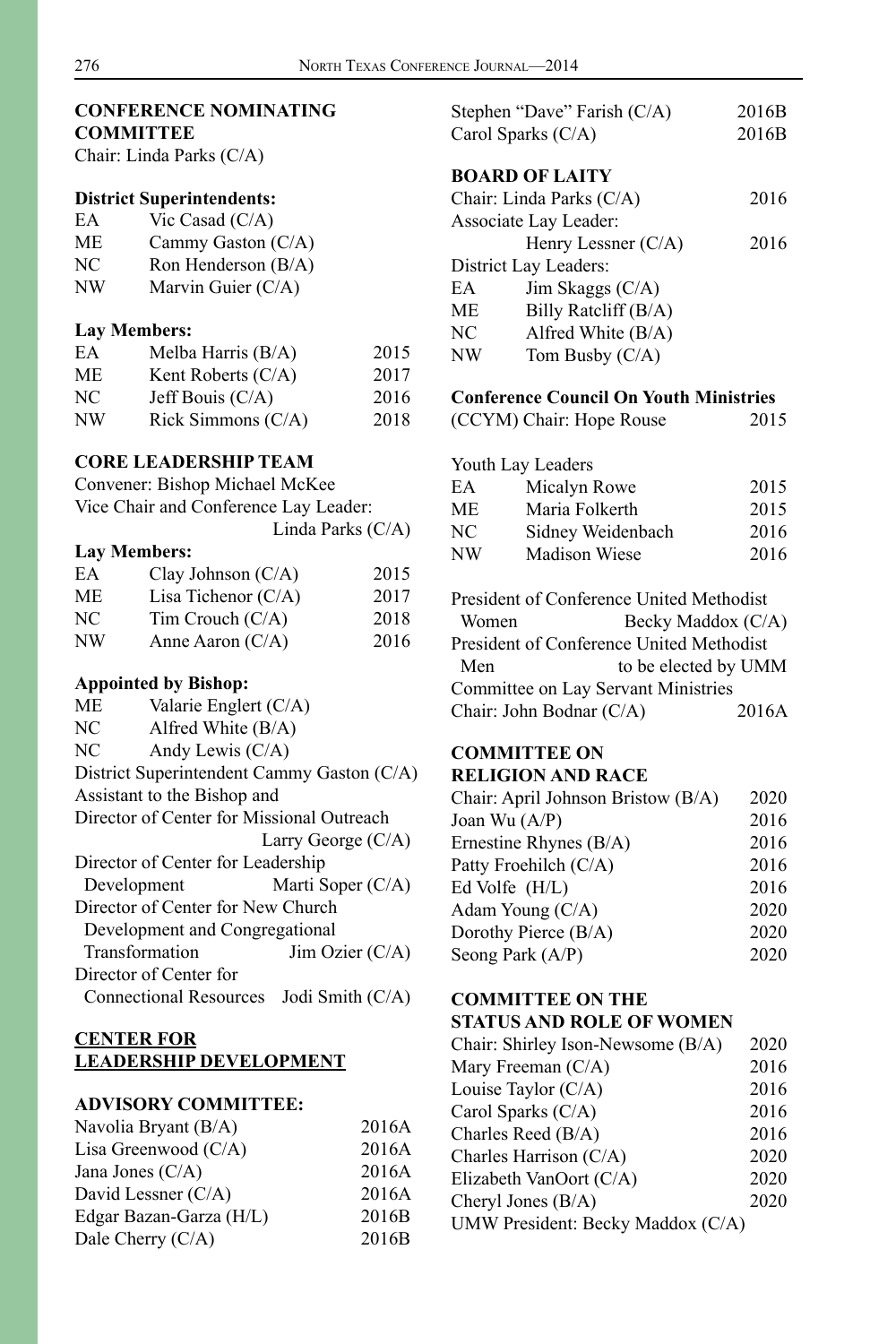# **BOARD OF ORDAINED MINISTRY**

| Chair: Jan Davis (C/A)                     | 2016B |
|--------------------------------------------|-------|
| Vice Chair: Tim Morrison $(C/A)$           | 2016A |
| Regis.: April Johnson Bristow (B/A)        | 2016B |
| Candidacy Registrar:                       |       |
| Jill Jackson-Sears (C/A)                   | 2016B |
| Chair of Order of Elders:                  |       |
| Rusty Hedges $(C/A)$                       | 2016B |
| Chair of Order of Deacons:                 |       |
| Doug Meyer $(C/A)$                         | 2016B |
| Chair of Fellowship of Local Pastors:      |       |
| Larry Davis $(C/A)$                        | 2016B |
| Cabinet Representative: Marvin Guier (C/A) |       |
|                                            |       |

#### **Clergy Members:**

| Daniel Humbert (C/A)       | 2016B |
|----------------------------|-------|
| Holly Bandel (C/A)         | 2016B |
| John Richardson (C/A)      | 2016B |
| Billy Echols-Richter (C/A) | 2016B |
| Javier Escalera (H/L)      | 2016B |
| Alyce McKenzie (C/A)       | 2016B |
| Marsha Middleton (C/A)     | 2016B |
| Paul Rasmussen (C/A)       | 2016B |
| Preston Weaver (B/A)       | 2016A |
| Pete Adrian (C/A)          | 2016A |
| Stan Copeland (C/A)        | 2016A |
| Chris Dowd (C/A)           | 2016A |
| Holly Gotelli (C/A)        | 2016A |
| Paul Gould (C/A)           | 2016A |
| Milton Guttierrez (C/A)    | 2016A |
| Anna Hosemann-Butler (C/A) | 2016A |
| Derek Jacobs (B/A)         | 2016A |
| Bill La Barr (C/A)         | 2016A |
| Mai Le $(A/P)$             | 2016A |
| Don Lee $(A/P)$            | 2016A |
| Elizabeth Moseley (C/A)    | 2016A |
| Ugonna Onuoha (B/A)        | 2016A |
| Alexandra Robinson (C/A)   | 2016A |
| Duane VanGiesen (C/A)      | 2016A |
|                            |       |

# **Lay Members:**

| Thalia Matherson (B/A)     | 2016B |
|----------------------------|-------|
| Tom Talbert (C/A)          | 2016B |
| Frank Breedlove (B/A)      | 2016A |
| Pat Deal (C/A)             | 2016A |
| Richard Hearne (C/A)       | 2016A |
| Henry Lessner (C/A)        | 2016A |
| Patti Martin (C/A)         | 2016A |
| Gretchen Toler-Debus (C/A) | 2016A |
| David Tyson (B/A)          | 2016A |

# **Committee on Administrative Review**

| Pat Beghtel-Mahle (C/A) | 2016 |
|-------------------------|------|
| Russell Floyd $(C/A)$   | 2016 |
| Ben Shinn $(C/A)$       | 2016 |
| Alternates:             |      |

| Ouida Lee $(B/A)$   | 2016 |
|---------------------|------|
| James Minor $(B/A)$ | 2016 |

## **CENTER FOR NEW CHURCH DEVELOPMENT AND CONGREGATIONAL TRANSFORMATION**

#### **Function Area of Recruitment:**

| Michelle Barber $(C/A)$ | 2016A             |
|-------------------------|-------------------|
| Kathy French $(C/A)$    | 2016A             |
| Jeff Garrett $(C/A)$    | 2016A             |
| Arthur Jones $(C/A)$    | 2016 <sub>B</sub> |
| Liliana Peña (H/L)      | 2016 <sub>B</sub> |

# **Function Area of Property and Location:**

| John McLarty (C/A)     | 2016A |
|------------------------|-------|
| Gregory Neal (C/A)     | 2016A |
| Robert Patterson (B/A) | 2016A |
| Richard Stanford (C/A) | 2016A |
| Sherwood Blount (C/A)  | 2016B |
| Holly Gotelli (C/A)    | 2016B |
| Don Hanmer $(C/A)$     | 2016B |
|                        |       |

#### **Function Area of Ethnic and Language New Churches:**

| Edgar Bazan-Garza (H/L) | 2016A      |
|-------------------------|------------|
| Krish Dhnam $(A/P)$     | 2016A      |
| Leslie Herrscher (C/A)  | 2016B      |
| Derek Jacobs (B/A)      | 2016B      |
| Juan Osorio (H/L)       | Ex officio |
| [Rio Grande Conference] |            |
| Roland Vasquez (H/L)    | Ex officio |
| [Rio Grande Conference] |            |

# **Function Area Finances:**

| Jason McConnell $(C/A)$ | 2016A |
|-------------------------|-------|
| Whitney Dowd (C/A)      | 2016A |
| Richard Dunagin $(C/A)$ | 2016A |
| Russell Maye $(C/A)$    | 2016B |
| James Minor $(B/A)$     | 2016B |
| Kevin Strempke (C/A)    | 2016B |
|                         |       |

#### **Function Area of Church-by-Size**

| Elspeth Allen $(C/A)$ | 2016A |
|-----------------------|-------|
| John Fleming $(C/A)$  | 2016A |
| Bill La Barr $(C/A)$  | 2016A |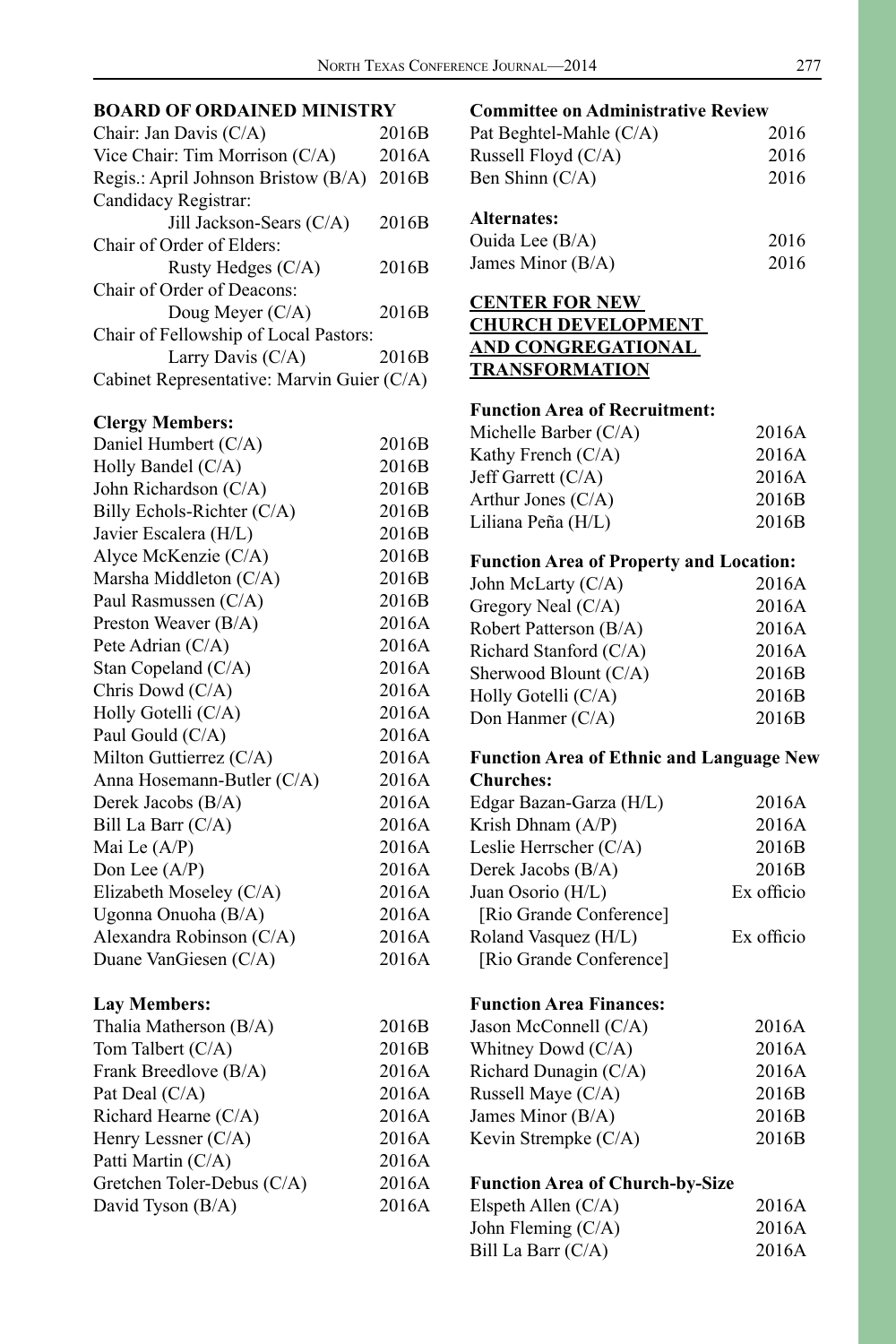| Rene Lawson (H/L)                                   | 2016B      | Clergy                                   |                       |
|-----------------------------------------------------|------------|------------------------------------------|-----------------------|
| Tim Marks (C/A)                                     | 2016B      | Rick Hawkins (B/A)                       | 2018                  |
| Janet Bell Odom (B/A)                               | 2016B      | Carlos Nascimento (H/L)                  | 2018                  |
| Denise Peckham (C/A)                                | 2016B      | Chris Allen (C/A)                        | 2016                  |
| Michael Baughman (C/A)                              | Ex officio | Dana Norton (C/A)                        | 2016                  |
| [Greater New Jersey Conference]                     |            |                                          |                       |
|                                                     |            | Laywomen                                 |                       |
| <b>CENTER FOR</b>                                   |            | Jamie Nelson (C/A)                       | 2018                  |
| <b>MISSIONAL OUTREACH</b>                           |            | Sylvia Wayne (B/A)                       | 2018                  |
|                                                     |            | Christina Cavener (C/A)                  | 2016                  |
| <b>Advisory Team</b>                                |            | Serena Eckert (C/A)                      | 2016                  |
| Chair: Andy Stoker (C/A)                            | 2016B      |                                          |                       |
|                                                     |            | Laymen                                   |                       |
| Dana Coker (C/A)                                    | 2016A      | Chris Redmond (B/A)                      | 2018                  |
| Troy Coleman (B/A)                                  | 2016A      | Krishna Dhanam (A/P)                     | 2018                  |
| Janet Collingsworth (C/A)                           | 2016A      | Driskoll Tubbs (C/A)                     | 2016                  |
| Whitney Dowd (C/A)                                  | 2016A      | Jonathan Perry (C/A)                     | 2016                  |
| Alexandra Robinson (C/A)                            | 2016A      |                                          |                       |
| Bill Baxley (C/A)                                   | 2016B      | <b>Commission on Christian Unity and</b> |                       |
| Marc Corazao (H/L)                                  | 2016B      | <b>Interreligious Concerns:</b>          |                       |
| Peggy Larney (A/I)                                  | 2016B      | Chair: Nancy DeStefano (C/A)             | 2016                  |
| Dick Stanley (C/A)                                  | 2016B      |                                          |                       |
|                                                     |            | Sam Martin (C/A)                         | 2018                  |
| <b>Board of Church and Society</b>                  |            | Michael Greene (B/A)                     | 2018                  |
| Chair: Wes Magruder (C/A)                           | 2016       | Dretha Burris (C/A)                      | 2018                  |
|                                                     |            | Nancy Sherman (C/A)                      | 2016                  |
| Dee Weaver (H/L)                                    | 2018       | Bill Matthews (C/A)                      | 2016                  |
| William Herrscher (C/A)                             | 2018       | Reid Fade (C/A)                          | 2016                  |
| Doris Smith (B/A)                                   | 2018       | Andrea Hawkins (B/A)                     | 2016                  |
| Bill Bryan (C/A)                                    | 2016       |                                          |                       |
| Robert Evans (C/A)                                  | 2016       | <b>CENTER FOR</b>                        |                       |
| Becky Walker (C/A)                                  | 2016       | <b>CONNECTIONAL RESOURCES</b>            |                       |
| Mark Klyn (C/A)                                     | 2016       | <b>COUNCIL ON FINANCE AND</b>            |                       |
|                                                     |            | <b>ADMINISTRATION</b>                    |                       |
| <b>Committee on Ethnic Local Church</b><br>Concerns |            | President:                               | Clayton Oliphint (CA) |
| Chair: Preston Weaver (B/A)                         | 2016       |                                          |                       |
|                                                     |            | Laywomen:                                |                       |
| Wally Butts (C/A)                                   | 2018       | Anne Aaron (C/A)                         | 2016A                 |
| Commie Linson (B/A)                                 | 2018       | Jennie Kitching (C/A)                    | 2016A                 |
| Janet Bell Odom (B/A)                               | 2018       | Martha Squibb (C/A)                      | 2016A                 |
| Wilfred Job (OE)                                    | 2018       | Lisa Turner $(C/A)$                      | 2016A                 |
| David Gonzales (H/L)                                | 2016       | Kim French (C/A)                         | 2016B                 |
| Diane Presley (C/A)                                 | 2016       | Barbara Canafax (C/A)                    | 2016B                 |
| Levy Laguardia (A/P)                                | 2016       | Natasha Ray (B/A)                        | 2016B                 |
|                                                     |            |                                          |                       |
| <b>Board of Global Ministries:</b>                  |            | Laymen:                                  |                       |
| Chair: Christina Cavener (C/A)                      | 2016       | Shelby Barley (C/A)                      | 2016A                 |
| Secretary of Global Ministries:                     |            | Mike Larsen $(C/A)$                      | 2016A                 |
| Serena Eckert (C/A)                                 | 2016       | Stanley Mays (B/A)                       | 2016A                 |
|                                                     |            | Jerry Payne (C/A)<br>Tom Sellers (C/A)   | 2016A<br>2016A        |
|                                                     |            | Guy Thomas (CA)                          | 2016A                 |
|                                                     |            |                                          |                       |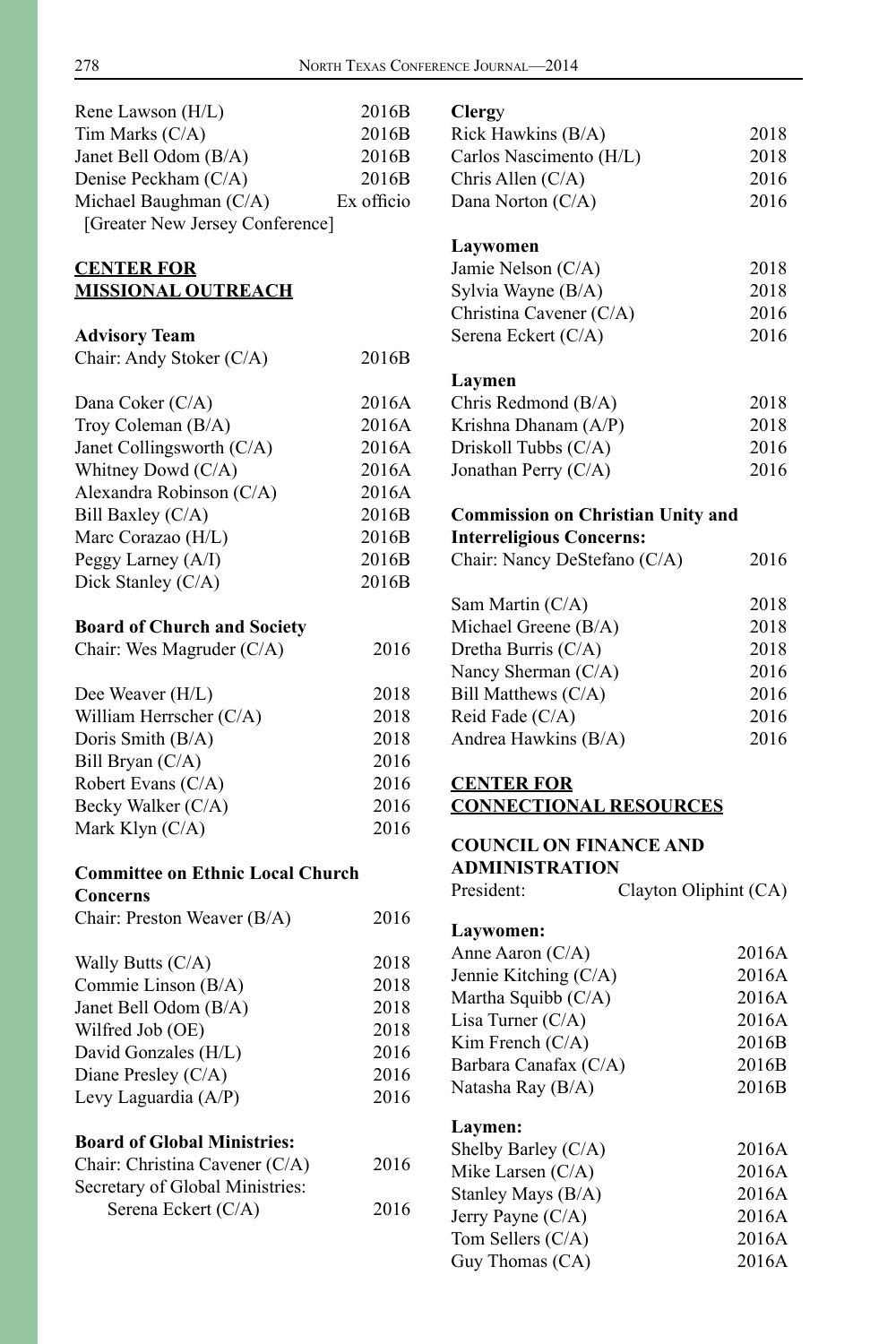| Jeff Worley (C/A)                  | 2016B | Bob London (N/A)                  | 2020  |
|------------------------------------|-------|-----------------------------------|-------|
|                                    |       | Billy Ratcliff (B/A)              | 2020  |
| Clergy:                            |       |                                   |       |
| Frank Drenner (C/A)                | 2016A | Clergy:                           |       |
| Mike Greene (B/A)                  | 2016A | Don Renshaw (C/A)                 | 2021  |
| Clayton Oliphint (C/A)             | 2016A | Gary Regan (C/A)                  | 2015  |
| David Turner (C/A)                 | 2016A | Kevin Strempke (C/A)              | 2016  |
| Ann Willet (C/A)                   | 2016A | Charles Aaron (C/A)               | 2018  |
| Kenny Dickson (C/A)                | 2016B | Jon Eckstein (C/A)                | 2020  |
| Louella K. Williams (C/A)          | 2016B | Gifford Long (C/A)                | 2020  |
|                                    |       | Joan La Barr (C/A)                | 2020  |
| <b>BOARD OF TRUSTEES</b>           |       |                                   |       |
| Chair: Jean Wood (C/A)             | 2016B | <b>PROPERTY AND LIAB\ILITIES</b>  |       |
|                                    |       | <b>INSURANCE ADVISORY BOARD</b>   |       |
| <b>Class of 2018:</b>              |       |                                   |       |
| Paul Goodrich (C/A)                | 2018B | Robert R. Duty $(C/A)$            | 2016A |
| Dwight Harry (B/A)                 | 2018B | Scott Smith (C/A)                 | 2016A |
| John Rosenburg (C/A)               | 2018A | Lewis Donaghey (C/A)              | 2016B |
|                                    |       | Ron Hurdle (B/A)                  | 2016B |
| <b>Class of 2017:</b>              |       | Fred Ligon (C/A)                  | 2016B |
| Steven Turner (C/A)                | 2017A | Robert Ramsower (C/A)             | 2016B |
| Keva Green (C/A)                   | 2017A |                                   |       |
| Brenda Williams (B/A)              | 2017A | <b>STANDING RULES COMMITTEE</b>   |       |
|                                    |       | Vivian Crowson (OE)               | 2016A |
| <b>Class of 2016:</b>              |       | David Rucker (C/A)                | 2016A |
| Mae Alexander (B/A)                | 2016B | Anne Todd (C/A)                   | 2016A |
| Rodrick Dangerfield (B/A)          | 2016B | Nancy DeStefano (C/A)             | 2016B |
| Jean Wood (C/A)                    | 2016B | Ed Patterson (B/A)                | 2016B |
|                                    |       | Tom Waitschies (C/A)              | 2016B |
| <b>Class of 2015:</b>              |       |                                   |       |
| Dee Morton (C/A)                   | 2015B | <b>COMMISSION ON ARCHIVES AND</b> |       |
| Tom Waitschies (C/A)               | 2015B | <b>HISTORY</b>                    |       |
| Chris Yost (C/A)                   | 2015B | Chair: John Dillard (C/A)         | 2017A |
| <b>BOARD OF PENSION AND HEALTH</b> |       |                                   |       |
| <b>BENEFITS</b>                    |       | Frances Long $(C/A)$              | 2017A |
| Chair: Larry Womack (C/A)          | 2016  | Phil Mercer (C/A)                 | 2017B |
|                                    |       | Ben Shinn (C/A)                   | 2015B |
| Laywomen:                          |       | Jim Heath (C/A)                   | 2015B |
| Gretchen Toler-Debus (C/A)         | 2015  | Dolores Sanchez (H/L)             | 2015B |
| Mona Odom (C/A)                    | 2016  | Darnell Walker (B/A)              | 2015B |
| Juliette Patterson (B/A)           | 2016  | Jean Ann Ables-Flatt (NA)         | 2016A |
| Lindsay Turner (C/A)               | 2017  | Dretha Burris (C/A)               | 2016A |
| Andrea Allen (C/A)                 | 2017  | Cynthia Ratcliff (B/A)            | 2016A |
| Judy Gilreath (C/A)                | 2020  | Debbie Stuart (C/A)               | 2016B |
| Thalia Matherson (B/A)             | 2020  |                                   |       |
|                                    |       | <b>COMMITTEE ON EPISCOPACY</b>    |       |
| Laymen:                            |       | Chair: Scott Smith                | 2016B |
| Tom Talbert (C/A)                  | 2015  |                                   |       |
| Ben Robertson (C/A)                | 2016  | Laywomen:                         |       |
| Larry Womack (C/A)                 | 2016  | Carmen Emery (H/L)                | 2016A |
| Barry Buchanan (N/A)               | 2020  | Linda Parks (C/A)                 | 2016A |
| Greg Humphries (C/A)               | 2020  | Juliet Patterson (B/A)            | 2016A |
|                                    |       |                                   |       |